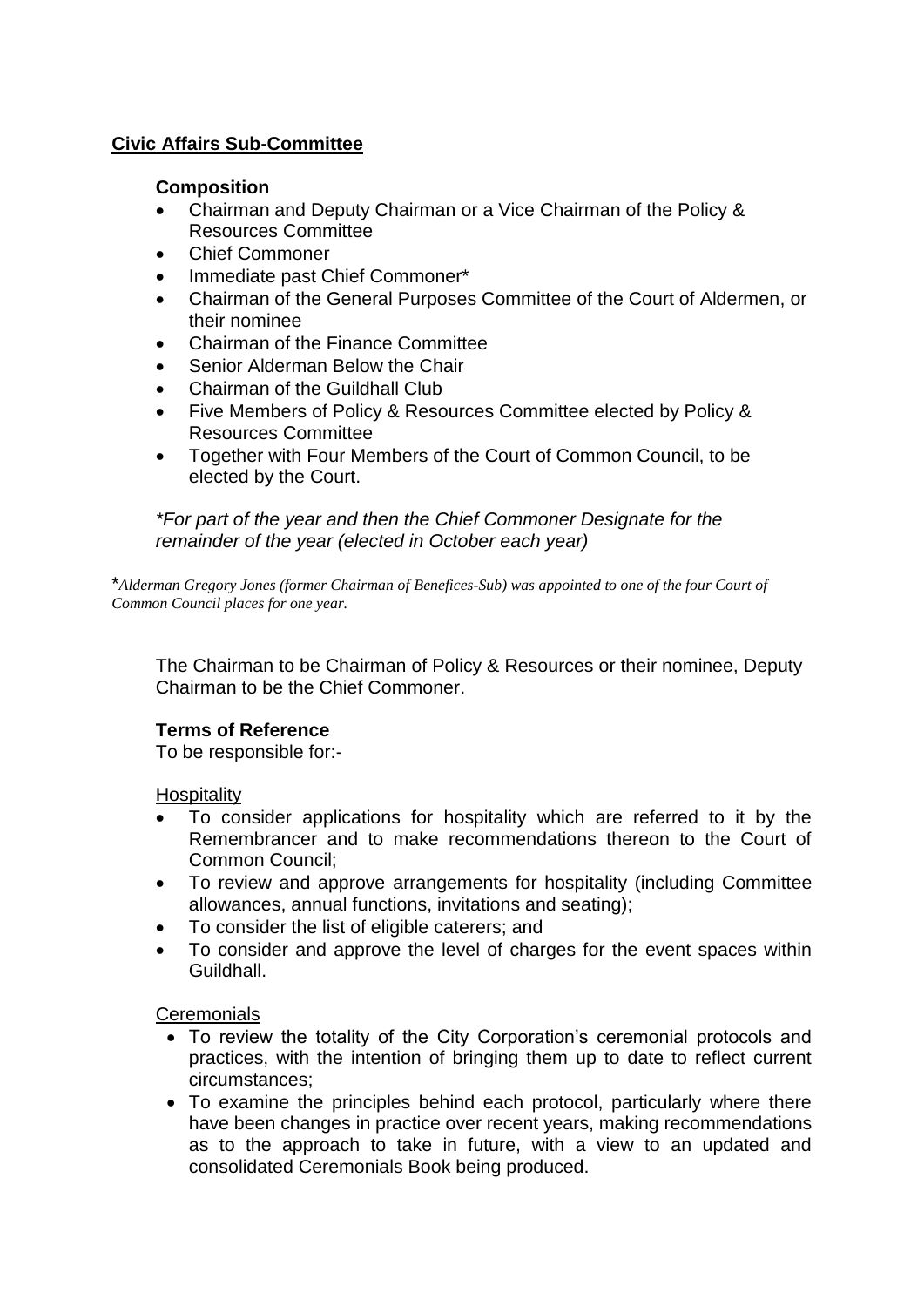## Outside Bodies

- Overseeing the City Corporation's Outside Bodies Scheme, to include:-
	- $\circ$  developing the Corporation's policy towards outside body appointments;
	- o keeping under review the effectiveness and appropriateness of the organisation's participation in individual bodies;
	- o giving initial consideration to new requests from outside bodies for nominations;
	- $\circ$  advising the Court on the needs and requirements of the outside body in respect of any vacancy; and
	- o periodically reviewing the City Corporation's Outside Bodies protocol.

## Member Privileges

- To consider and make recommendations to the Policy and Resources Committee on:
	- o Members' privileges; and
	- o Members' facilities, excluding Guildhall Club as it falls within the locus of the House Committee of Guildhall Club.
- To agree, a programme of Member training and development, to ensure that all Members have access to opportunities

## Member Financial Assistance

• To oversee the Members' upport Scheme (and Extended Support Scheme) to ensure that it is fit for purpose and to review periodically whether any further assistance should be established to support Members with the delivery of their duties as elected Members of the City Corporation.

### **Benefices**

• To consider matters relating to the City's obligations for its various Benefices.

### **Standards**

- (i) promoting and maintaining high standards of conduct by Members and Co-opted Members of the City of London Corporation and to assist Members and Co-opted Members to observe the City of London Corporation's Code of Conduct;
- (ii) preparing, keeping under review and monitoring the City of London Corporation's Member Code of Conduct and making recommendations to the Court of Common Council in respect of the adoption or revision, as appropriate, of such Code of Conduct;
- (iii) keeping under review, monitoring and revising as appropriate the City of London Corporation's Guidance to Members on the Code of Conduct;